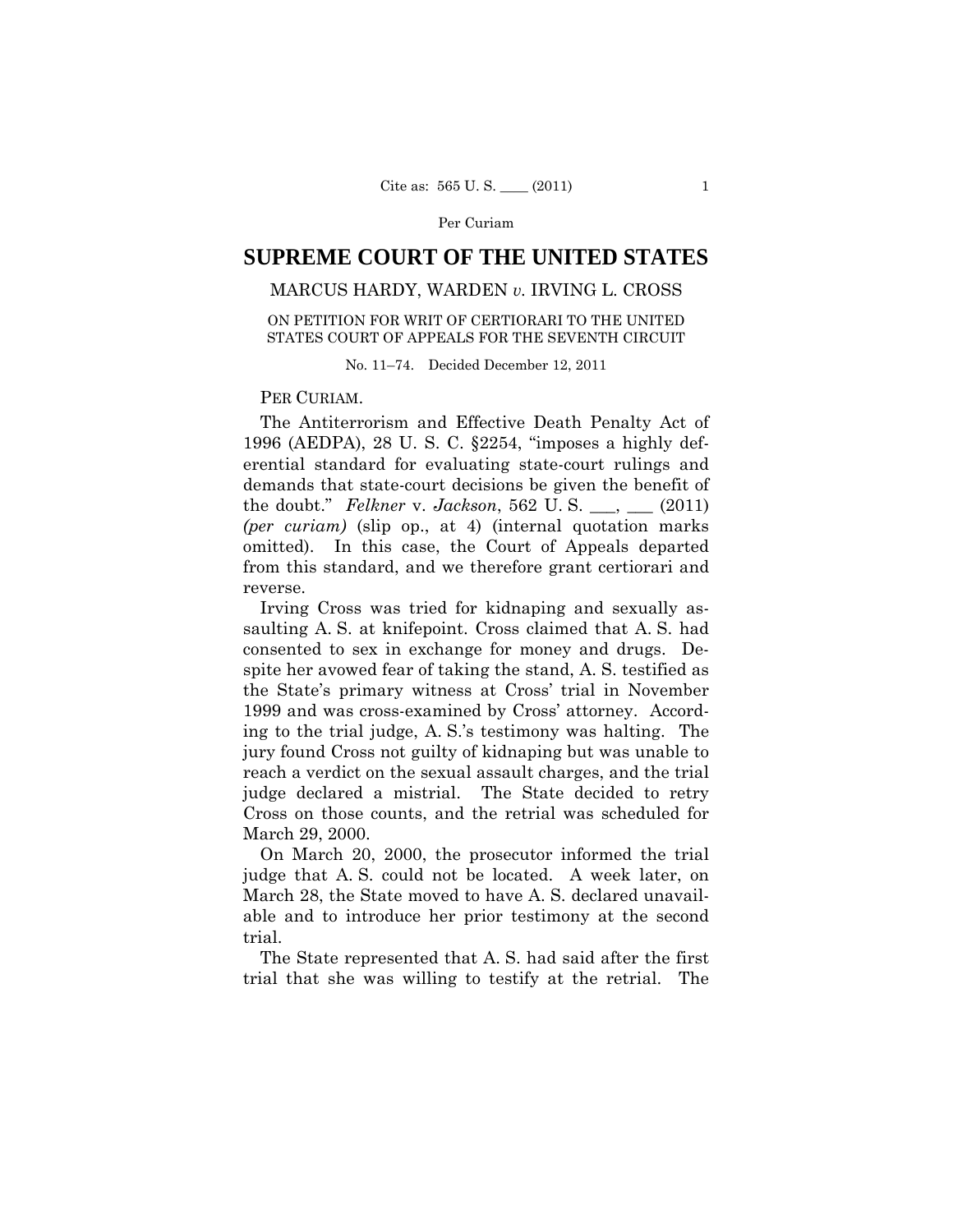#### 2 HARDY *v.* CROSS

#### Per Curiam

State said that it had remained in "constant contact" with A. S. and her mother and that "[e]very indication" had been that A. S., "though extremely frightened, would be willing to again come to court and testify." Record, Exh. J, p. 111 (hereinafter Exh. J). On March 3, however, A. S.'s mother and brother told the State's investigator that they did not know where she was, and A. S.'s mother reported that A. S. was "very fearful and very concerned" about testifying again. Record, Exh. K, p. E–9 (hereinafter Exh. K); *id.*, at E–14. On March 9 or 10, the investigator interviewed A. S.'s father, who also had "no idea where [A. S.] was." *Id*., at E–12. The father's only suggestion was to refer the investigator back to the mother.

 by law enforcement personnel to locate" A. S. *Id*., at 112. On March 10, the State learned from A. S.'s mother that A. S. had run away from home the day before and had not returned.\* Exh. J, at 111. Thereafter, "efforts began by members of the Cook County State's Attorney's Office and The State averred that its efforts included the following:

"Constant personal visits to the home of [A. S.] and her mother, at all hours of the day and night. This is where the victim has lived since the sexual assault occurred.

"Personal visits to the home of [A. S.'s] father. This is where the victim lived when the sexual assault occurred.

"Personal conversations, in English and in Spanish, with the victim's mother, father, and other family members.

——————

<sup>\*</sup>The State's motion does not mention the investigator's March 3 visit with A. S.'s mother and brother, and the record in this case does not make entirely clear when A. S. disappeared and when the State's attorney actually became aware of this fact. In any event, the parties do not dispute the facts in this case regarding the State's efforts to locate A. S. See App. to Pet. for Cert. 17a.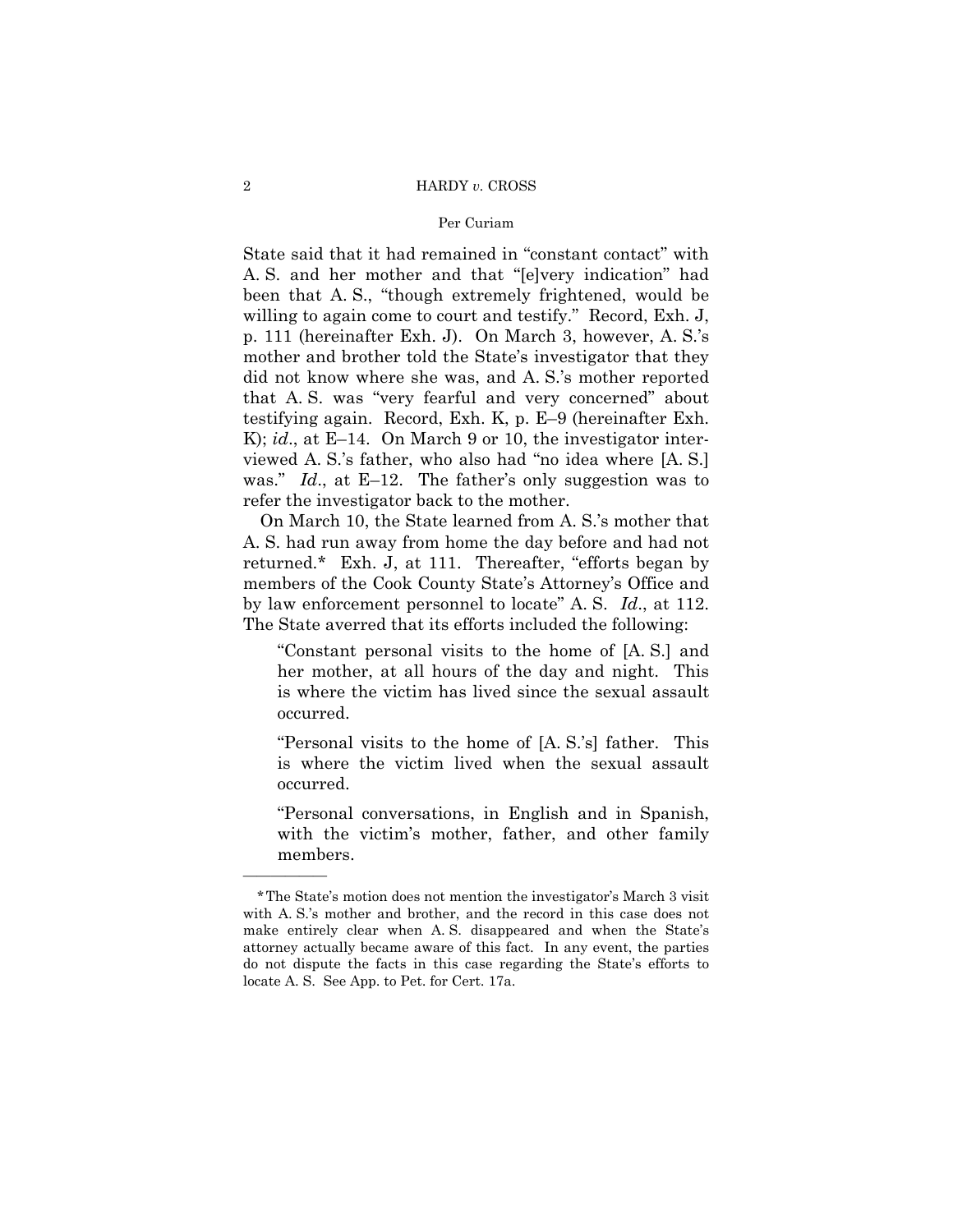"Telephone calls, in English and in Spanish, to the victim's mother, father, and other family members.

"Checks at the Office of the Medical Examiner of Cook County.

"Checks at local hospitals.

"Checks at the Cook County Department of Corrections.

"Check at the victim's school.

"Check with the family of an old boyfriend of the victim.

"Check with the Illinois Secretary of State's Office.

"[Department of] Public [A]id check." *Id*., at 112–113.

The State also inquired at the Department of Public Health, the morgue, the Cook County Jail, the Illinois Department of Corrections, the Immigration Department, and the post office. See Exh. K, at E–14 to E–17, E–21; App. to Pet. for Cert. 18a. The State's investigator was assisted in the search by a police detective and a victim's advocate. The detective visited A. S.'s father's home once and went to A. S.'s mother's home—A. S.'s last-known residence—on numerous occasions, approximately once every three days, at different hours of the day and night. Exh. K, at  $E-27$  to  $E-29$ ,  $E-35$ . On one visit, A. S.'s mother told the victim's advocate that A. S. could be staying with an ex-boyfriend in Waukegan, Illinois, 40 miles away. *Id.*, at E-42 to E-43. The police detective visited the Waukegan address but was informed by the ex-boyfriend's mother that she had not seen A. S. in several months and that A. S. was not staying with her or her son. *Id.,* at  $E-33$  to  $E-34$ . The efforts to find A.S. continued until March 28, the day of the hearing on the State's motion. *Id.*, at E-30.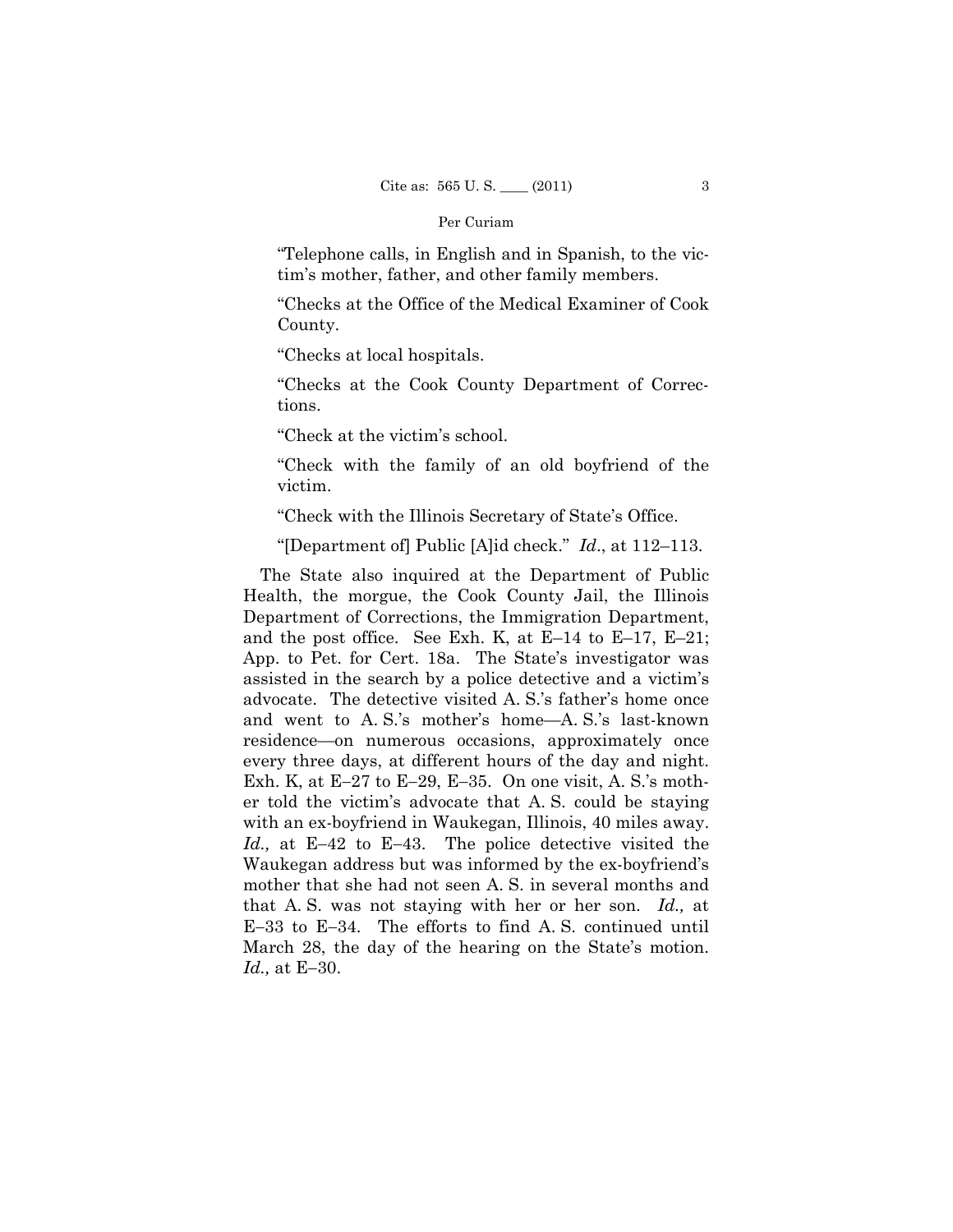## 4 HARDY *v.* CROSS

#### Per Curiam

 not know where A. S. was or how to contact her. Exh. K, On a final visit to A. S.'s mother on the morning of March 28, the mother informed the police detective that A. S. had called approximately two weeks earlier and had said that she did not want to testify and would not return to Chicago. See *id.*, at E–30; 632 F. 3d 356, 359 (CA7 2011). A. S.'s mother told the detective that she still did at  $E-30$ .

The trial court granted the State's motion and admitted A. S.'s earlier testimony. The trial court concluded that the State had "expended efforts that go way beyond due diligence," *id.*, at E–65, and that A. S. "ha[d] made it impossible for anybody to find where she is . . . in spite of what I think are superhuman efforts to locate [her]," *id*., at E–67. At Cross' retrial, a legal intern from the State's attorney's office read A. S.'s prior, cross-examined testimony to the jury. According to the opinion below, the clerk's reading of the prior testimony did not include the long pauses that occurred at the first trial, and the clerk read the transcript with a slight inflection. See 632 F. 3d, at 359. The jury acquitted Cross of aggravated sexual assault but found him guilty of two counts of criminal sexual assault.

On appeal, the Illinois Court of Appeals agreed that A. S. was unavailable because "[i]t is clear from her telephone conversation with her mother that she was not in the city" and "also evident that she was in hiding and did not want to be located." *Id*., at 83a. The court found that the State had conducted a good-faith, diligent search to locate A. S., and that the trial court had properly allowed the introduction of A. S.'s cross-examined testimony from the first trial. The court, therefore, affirmed Cross' convictions and sentence. The Supreme Court of Illinois denied Cross' petition for leave to appeal, and we denied Cross' petition for a writ of certiorari.

Cross then filed a petition for a writ of habeas corpus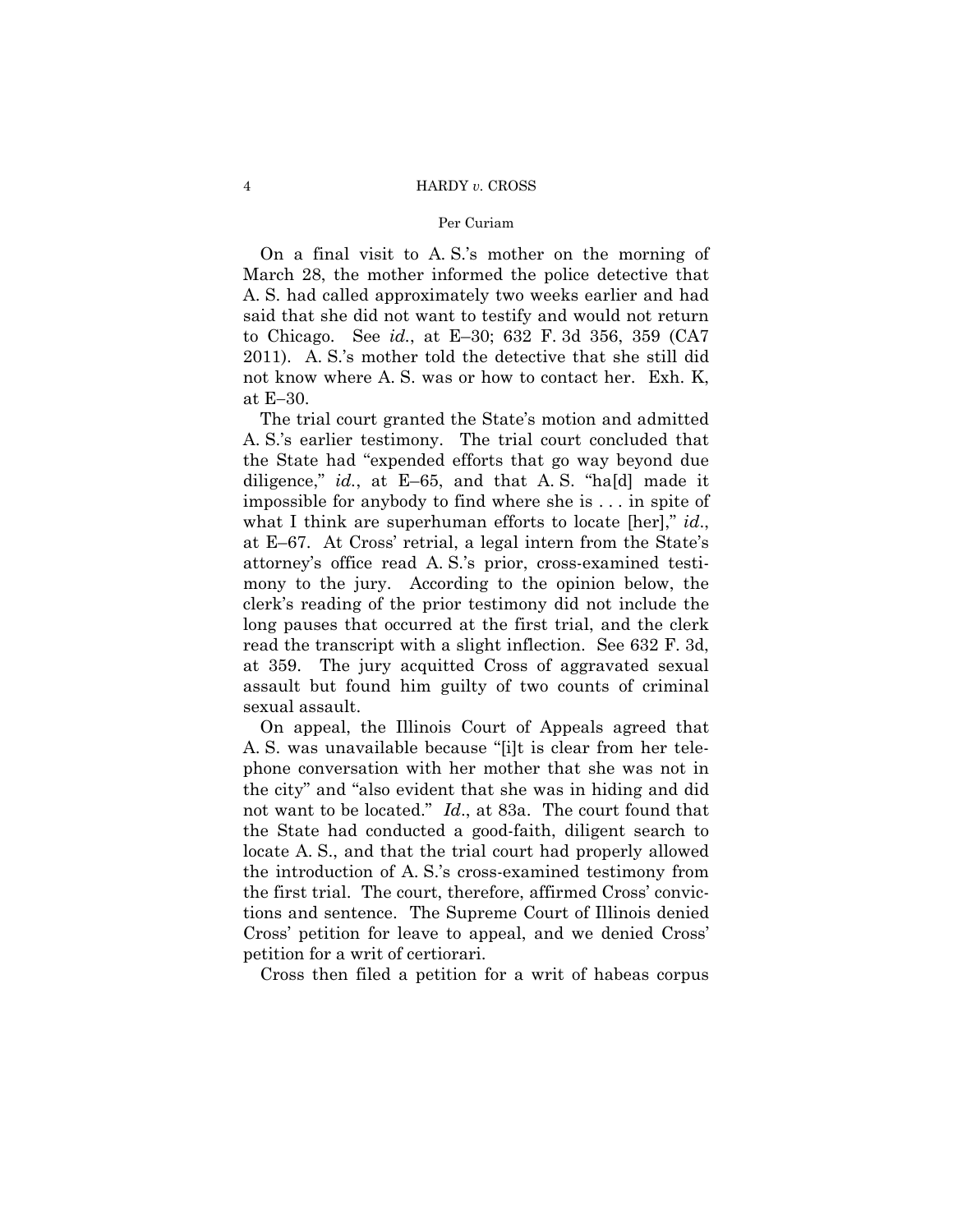under 28 U. S. C. §2254 in the United States District Court for the Northern District of Illinois. Cross argued, among other things, that the state court had unreasonably applied clearly established Supreme Court precedents holding that the Confrontation Clause of the Sixth Amendment precludes the admission of the prior testimony of an allegedly unavailable witness unless the prosecution made a good-faith effort to obtain the declarant's presence at trial. The District Court denied Cross' petition, but the Seventh Circuit reversed. According to the Seventh Circuit, the Illinois Court of Appeals was unreasonable in holding that the State had made a sufficient effort to secure A. S.'s presence at the retrial. The Seventh Circuit stressed the importance of A. S.'s testimony and the manner of her testimony at the first trial.

 was serving a sentence in a federal prison. *Id*., at 723; see In *Barber* v*. Page*, 390 U. S. 719 (1968), we held that "a witness is not 'unavailable' for purposes of the . . . confrontation requirement unless the prosecutorial authorities have made a good-faith effort to obtain his presence at trial." *Id*., at 724–725. In *Barber*, we held that a witness had not been unavailable for Confrontation Clause purposes because the State, which could have brought the witness to court by seeking a writ of habeas corpus ad testificandum, had "made absolutely no effort to obtain [his] presence . . . at trial" apart from determining that he also *id*., at 725.

We again addressed the question of witness unavailability in *Ohio* v*. Roberts*, 448 U. S. 56 (1980). In that case, we held, the State had discharged its "duty of good-faith effort." *Id*., at 75. We noted that the prosecutor had spoken to the witness' mother, who reported that she had no knowledge of her daughter's whereabouts and "knew of no way to reach [her] even in an emergency." *Ibid*. We also noted that the State had served five subpoenas in the witness' name to her parents' residence over a 4-month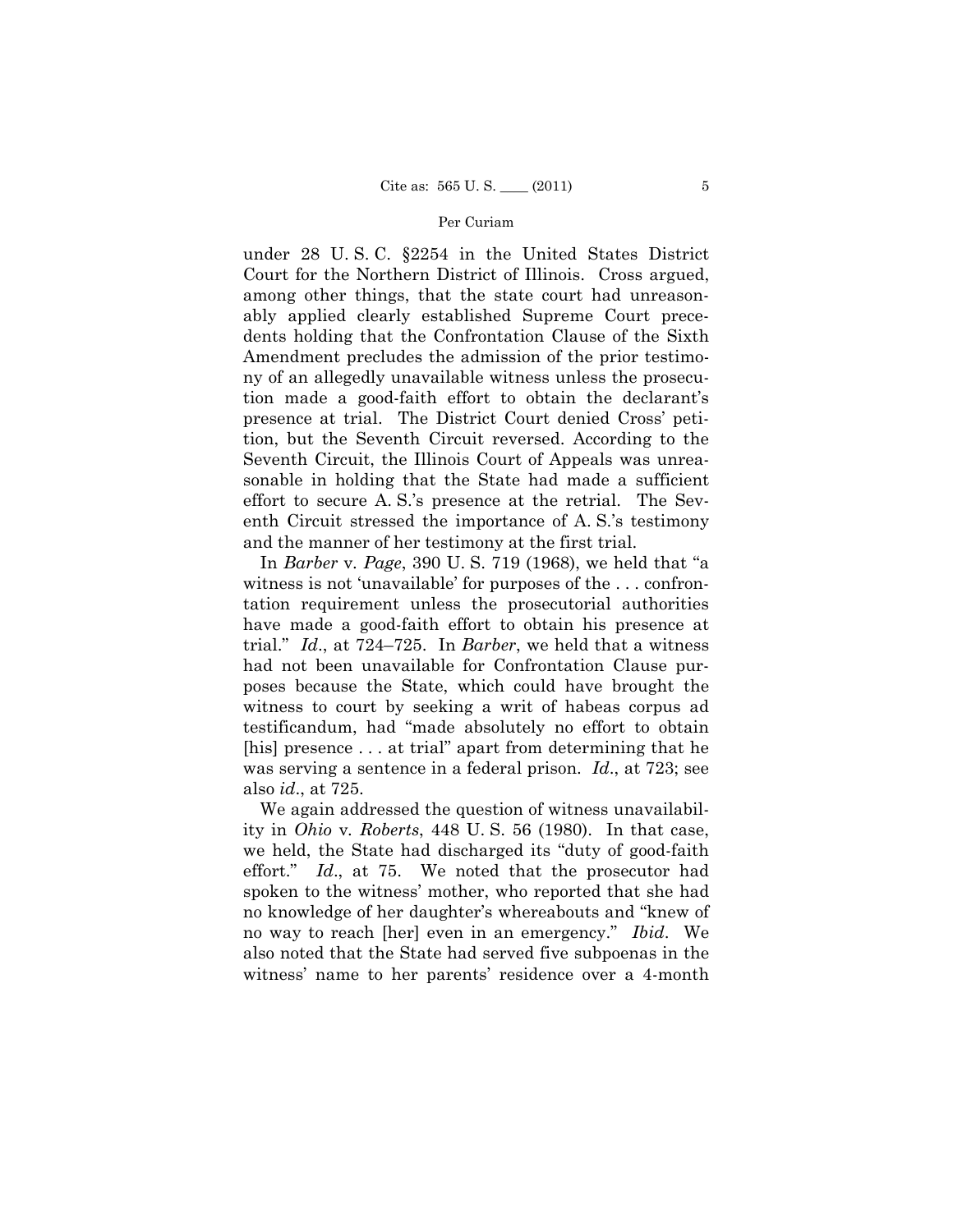period prior to the trial. "'The lengths to which the prosecution must go to produce a witness,'" the Court made clear, "'is a question of reasonableness.'" *Id*., at 74 (quoting *California* v*. Green*, 399 U. S. 149, 189, n. 22 (1970) (Harlan, J., concurring)). We acknowledged that there were some additional steps that the prosecutor might have taken in an effort to find the witness, but we observed that "[o]ne, in hindsight, may always think of other things." 448 U. S., at 75. But "the great improbability that such efforts would have resulted in locating the witness, and would have led to her production at trial, neutralizes any intimation that a concept of reasonableness required their execution." *Id.,* at 76.

In the present case, the holding of the Illinois Court of Appeals that the State conducted the requisite good-faith search for A. S. did not represent an unreasonable application of our Confrontation Clause precedents. Whether or not the state court went too far in characterizing the prosecution's efforts as "superhuman," the state court identified the correct Sixth Amendment standard and applied it in a reasonable manner.

The Seventh Circuit found that the State's efforts were inadequate for three main reasons. First, the Seventh Circuit faulted the State for failing to contact "A. S.'s current boyfriend—whom she was with just moments before the alleged assault—or any of her other friends in the Chicago area." 632 F. 3d, at 362. But the record does not show that any of A. S.'s family members or any other persons interviewed by the State provided any reason to believe that any of these individuals had information about A. S.'s whereabouts.

Second, the Seventh Circuit criticized the State because it did not make inquiries at the cosmetology school where A. S. had once been enrolled, *ibid*., but the court's own opinion observed that the information about A. S.'s enrollment at the cosmetology school after the mistrial was